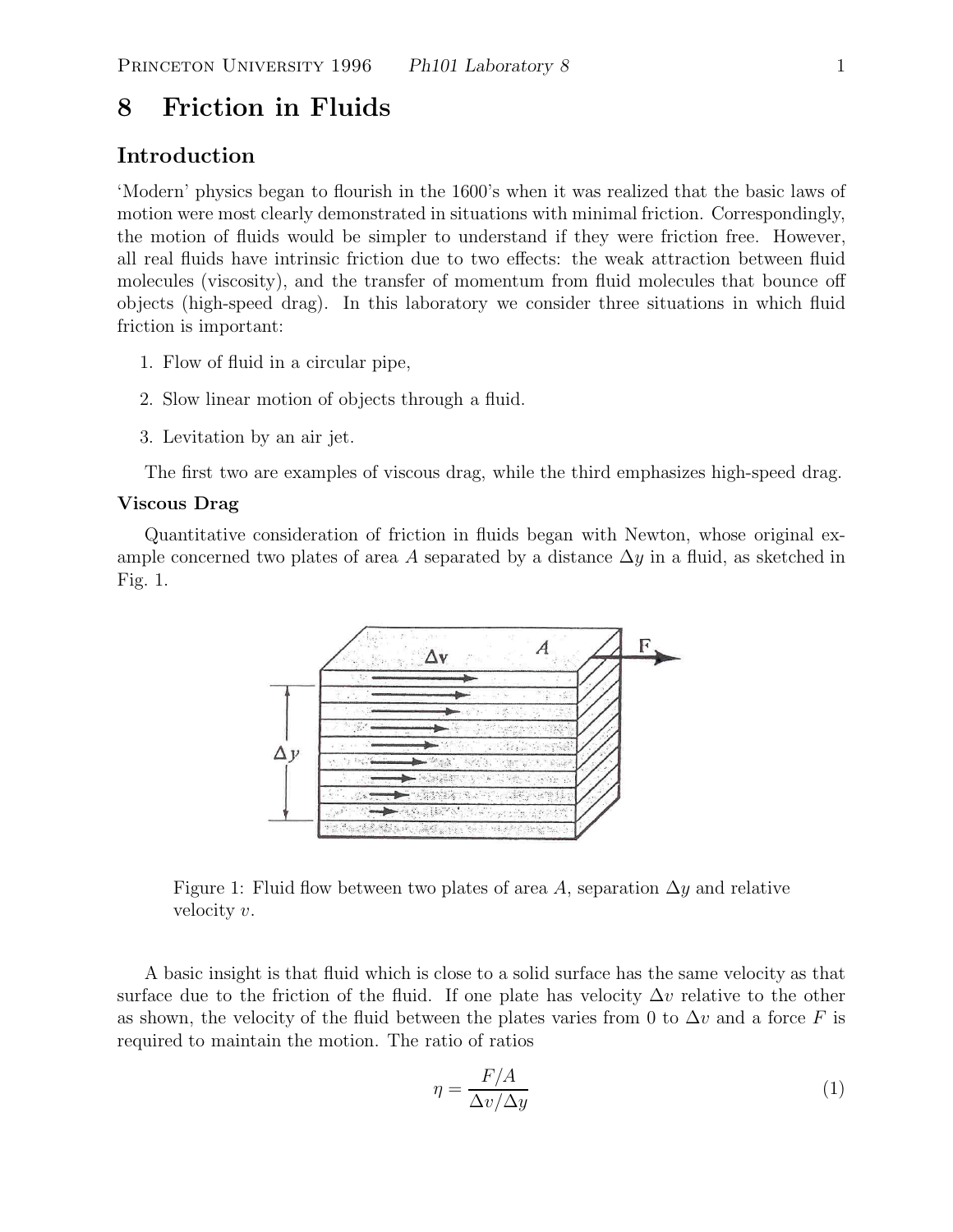is an intrinsic property of the fluid and is called the viscosity. The corresponding expression for the viscous drag force is

$$
F_{\text{viscous}} = \eta A \frac{\Delta v}{\Delta y} \tag{2}
$$

#### **High-Speed Drag**

When an object moves through a fluid with velocity v, presenting area  $A$  to the fluid, the molecules that bounce off the object transfer momentum to the object at rate  $\Delta p/\Delta t = F$ , where  $F$  is the resulting drag force. An estimate of this force is quickly obtained by noting that in time  $\Delta t$  a volume of fluid  $V = Av\Delta t$  hits the object. The momentum carried in this volume is  $\rho_0 V v$  where  $\rho_0$  is the mass density of the fluid. If all of this momentum were transferred to the object the corresponding force would be  $F = \Delta p / \Delta t = \rho_0 A v^2$ .

This argument is not precise, and it is customary to include a dimensionless drag coefficient  $C_D$  in the definition, as well as a factor of  $1/2$ :

$$
F_{\text{high-speed}} = \frac{C_D}{2} \rho_0 A v^2. \tag{3}
$$

#### **The Reynolds Number**

The relative importance of high-speed drag and viscous drag is characterized by the (dimensionless) Reynolds number <sup>N</sup>*R*, which is just their ratio

$$
N_R = \frac{F_{\text{high-speed}}}{F_{\text{viscous}}} \approx \frac{\rho_0 A v^2}{\eta A \Delta v / \Delta y} = \frac{\rho_0 v L}{\eta}.
$$
\n(4)

In this we have identified  $\Delta v$ , the change in velocity relevant to viscosity, with the relative velocity v between the object and the fluid. We also replace  $\Delta y$  by L, representing a characteristic length of the object perpendicular to the direction of fluid flow.

Situations with Reynolds number less than one are dominated by viscous drag, while for  $N_R > 1$  high-speed drag is more important. We see that the Reynolds number increases with velocity, justifying the name 'high-speed drag' for fluid friction at large <sup>N</sup>*R*.

## **8.1 Viscous Drag at Low Reynolds Number**

#### **8.1.1 Flow of Viscous Fluid in a Circular Pipe**

An important situation in which fluid viscosity plays a dramatic role is the flow through pipes. The flow rate is claimed to vary as the fourth power of the radius of the pipe (Poiseuille, 1840).

We first sketch an argument why this is so based on dimensional analysis. The flow rate, which we shall call  $\phi$ , is the volume of fluid passing any cross section of the pipe per second. The flow occurs because there is a pressure difference  $\Delta P$  between the two ends of the pipe whose length is  $l$ . The flow will be slower for higher viscosity and longer pipes, and will be greater for pipes of larger radius. We make the 'educated guess' that the flow rate varies like

$$
\phi \propto \frac{\Delta PR^n}{\eta l}.\tag{5}
$$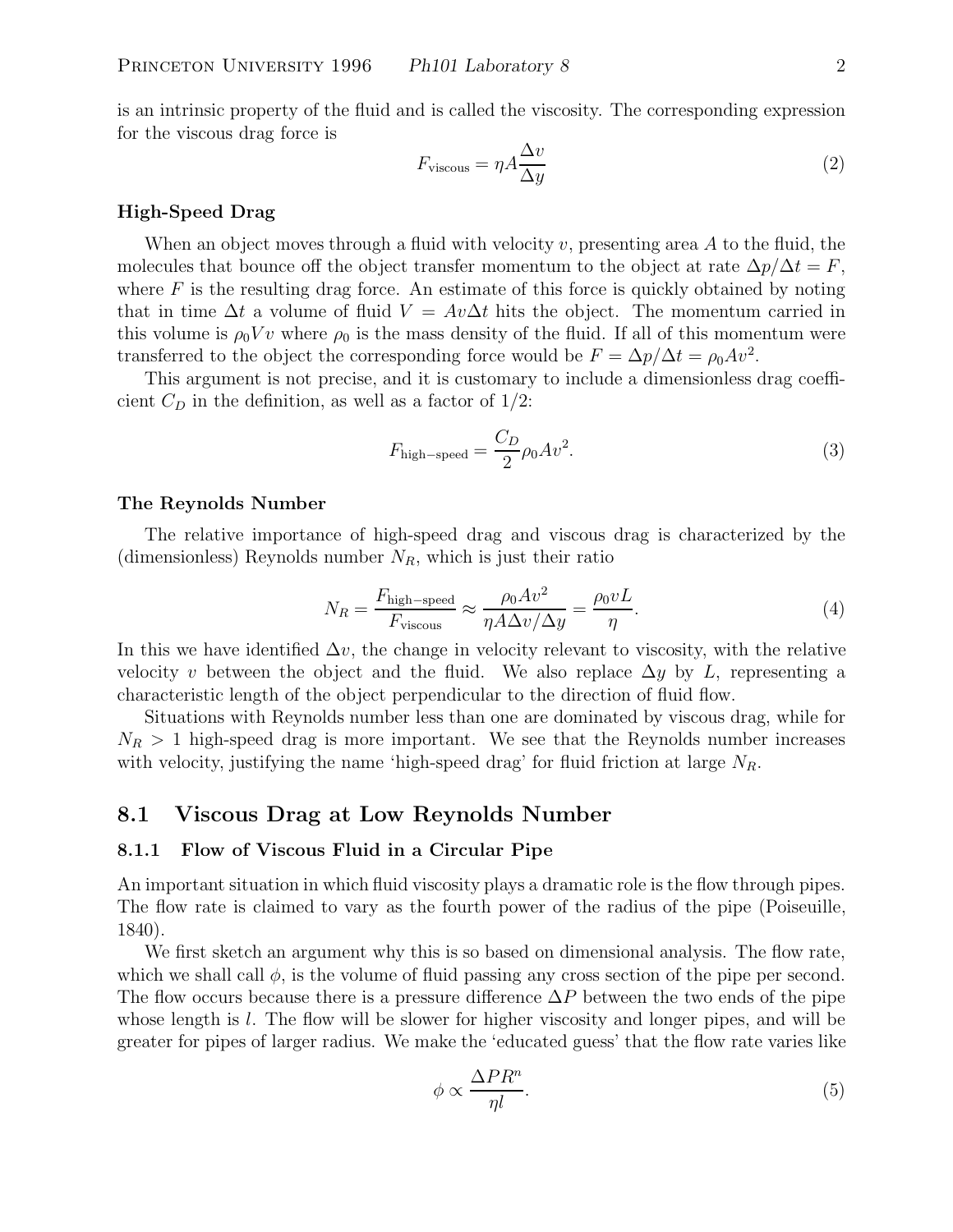That is, we guess that the flow is proportional to the pressure drop and inversely proportional to the viscosity and to the length. Our only uncertainty is how the flow rate depends on the radius of the pipe.

Flow rate has dimensions  $length^3 / time$ , pressure has dimensions  $mass / (length \times time^2)$ and viscosity has dimensions  $mass/(length \times time)$  according to eq. (1). Hence the dimensions of eq. (5) tell us

$$
\left[\frac{length^3}{time}\right] = \frac{\left[\frac{mass}{length \times time^2}\right] [length^n]}{\left[\frac{mass}{length \times time}\right] [length]} = \left[\frac{length^{n-1}}{time}\right].\tag{6}
$$

Hence we infer that  $n = 4$  as claimed. A full derivation of the flow rate was first made by Stokes (1845) who showed that

$$
\phi = \frac{\pi \Delta P R^4}{8\eta l}.\tag{7}
$$

*You will study the flow rate of a heavy machine oil in plastic tubes of various radii. These tubes are attached to the base of a vertical cylinder containing oil to a height* h *above the inlets of the tubes. Hence the pressure difference between the inlet and outlet of the tubes is*  $\Delta P = \rho gh$ , where  $\rho$  *is the density of the oil.* 

*The density of the oil can be measured by before-and-after weighings of the graduated cylinder in which you collect the oil flow.*

*Remove the cork from one of the plastic tubes and collect the oil flow in a graduated cylinder. The tube should be horizontal to avoid the effect of gravity on the flow in the tube. The graduated cylinder should be vertical, and the oil should not run down its wall. Use a stopwatch (or* Keyboard Timer Modes *of program* pt*) to measure the time* t *required to collect a volume* V *of fluid. Recork the tube, and repeat the process for the other two tubes. For example, collect 20 ml with the largest tube, 10 ml with the midsized tube and 5 ml with the smallest tube. The flow will be quite slow!*

*Measure the height* h *of the oil in the vertical cylinder above the inlet to the plastic tubes. Since this height decreases as the oil flows out, measure* h *before and after collecting oil from each tube, and use the average height in later analysis.*

*Notice how the vertical flow between the mouth of the tube and the surface of the oil in the collecting cylinder is smooth until just above the surface. Then the flow becomes very turbulent and injects numerous small bubbles into the gathering pool of oil. The details of fluid motion can be very complex!*

*When oil has been collected from all three tubes, weigh the graduated cylinder to determine the density of the oil. Then pour the oil back into the vertical cylinder.*

*According to the manufacturer the tubes have radii* R *= 0.37, 0.307 and 0.242 cm.*

The first step in the analysis is to verify the dependence of flow rate  $\phi$  on pipe radius R. Poiseuille tells us that  $\phi \propto R^4$ . Fit your flow rate data to the form

$$
\phi = KR^n,\tag{8}
$$

to see how well  $n = 4$  describes your results.

*Create a* New Sheet Document *with* Statmost *and enter your data on radius in column* A *(in order of increasing radius) and flow rate in column* B*. Select* Analyses*, then* Quasi-Linear*;*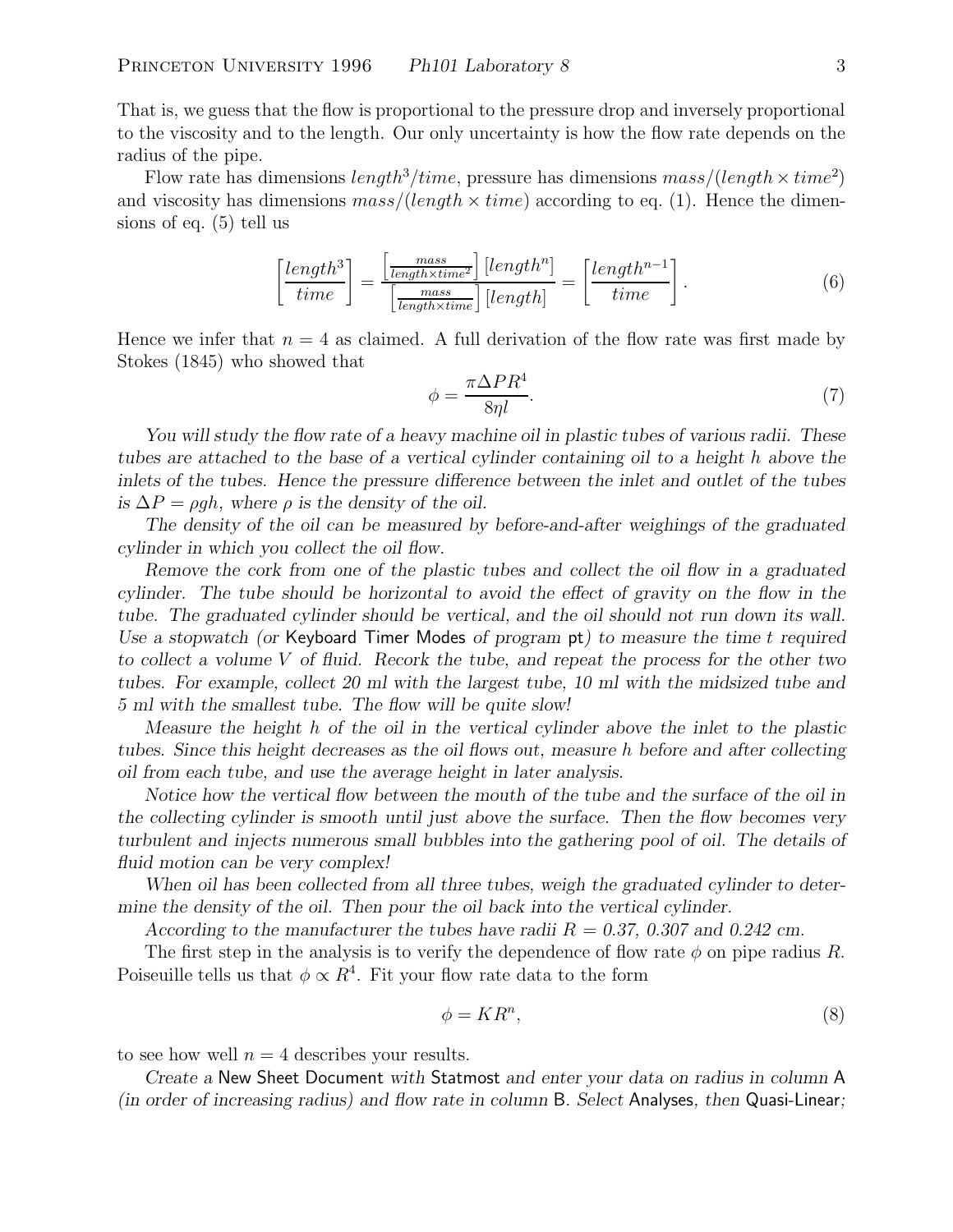*in the pop-up window select* Power*,* Save Options: Calculated Data *and* X *as* A *(radius) and* Y *as* B *(flow).* Print *the* \$RES000n.TXT *summary sheet; the* Regression Coefficient *is the fitted value of* n *and the* Standard Error of B *is the error estimate.*

*The program actually has taken the logarithms of* φ *and* R *and fit them to a straight line: eq. (8):*

$$
\log \phi = \log K + n \log R. \tag{9}
$$

*It is useful to make a log-log plot of your data, which will display this linear dependence of the logarithms. Activate your spreadsheet window, then* Plot*, then* 2D Curve*, then* Scatter/Lines*. Type in an appropriate* Title*. To plot the data points select* A *(radius) as* X *as and* B *(flow) as* Y *and deselect all 3* Option*s; then click on* Add Curve*. To add the fitted curve, select* A *as* X*,* D: Dep *as* Y *and* Option *as* Smooth Curve*; then click on* Add Curve*, and on* OK *to produce the graph. The graph still has linear axes; to change to logarithmic axes, double click on the left vertical axis to bring up the window* 2D Axis Properties*. Select* Axis Mode: Log (Base 10)*; for* Axis Range *set* Minimum: 0.01 *and* Maximum: 0.1 *(or other more appropriate powers of 10); for* Tick Option *set* Major Num: 2 *(if you wish to span only one power of 10) and* Minor Num: 8*; then click* OK*. Double click on the bottom axis to convert it to logarithmic. To add grid lines, double click on the top or right frame around the graph, and select* X-On *and* Y-On *of* Minor Grids*. It is advantageous to make the length of one decade the same on the horizontal and vertical axes: from the* Draw *menu select* Move/Resize *and enter appropriate values for* Width *and* Height*. Before you* Print *your graph you may want to select* Page Setup *and deactivate* Show Page Footer*.*

An example is shown in Fig. 2.





Figure 2: Log-log plot of flow  $\phi$  versus radius R in circular pipes. The slope of the straight-line fit is the power n in the relation  $\phi = KR^n$ . In this example the fit slope is 4.19 and the slope read off the graph is 50 mm/12 mm  $= 4.17$ .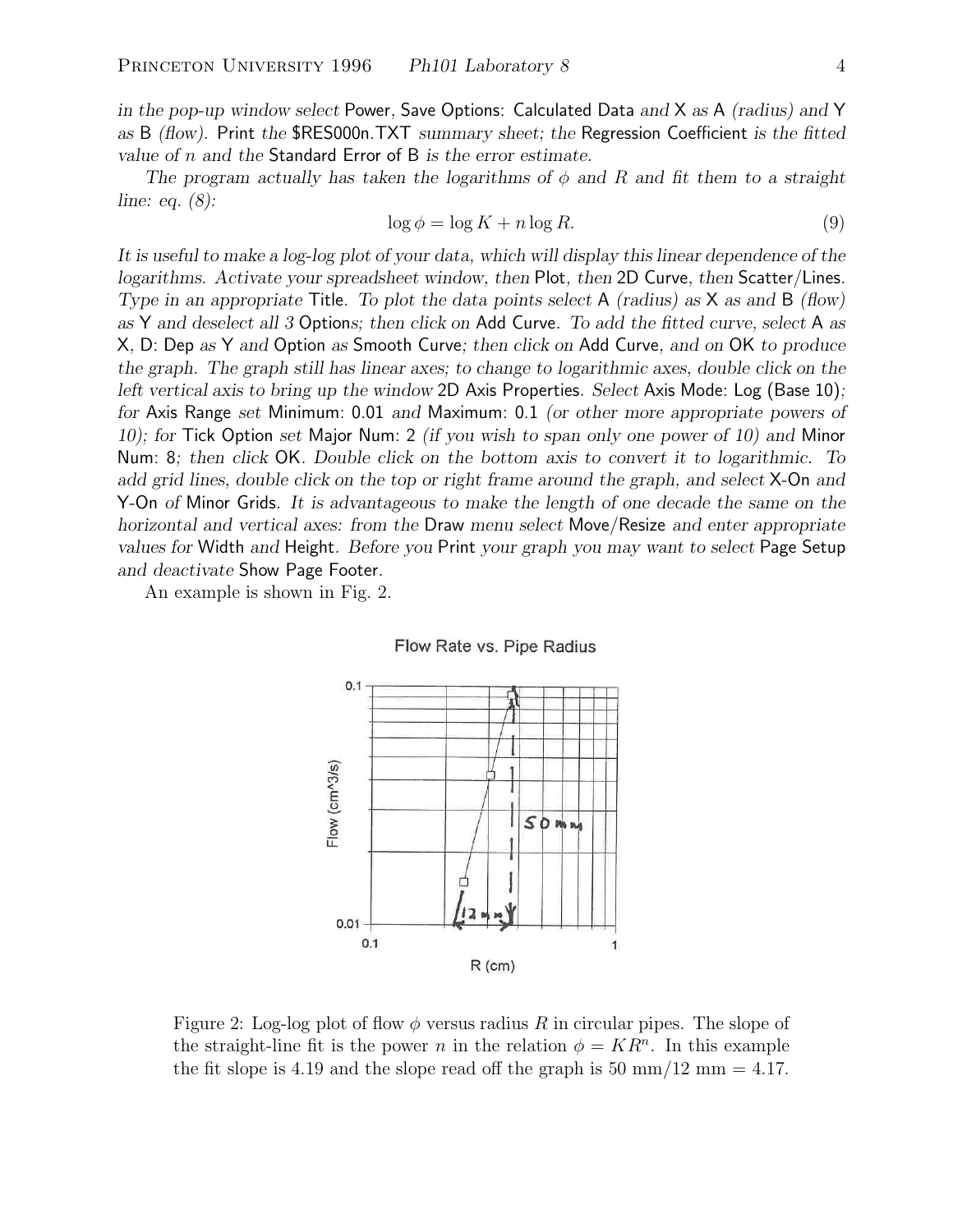Your data can be further analyzed to extract the viscosity coefficient  $\eta$ . Equation (7) can be rearranged as

$$
\eta = \frac{\pi \rho g h R^4}{8l\phi}.\tag{10}
$$

Calculate the viscosity  $\eta$  from the data on oil flow in each of the three plastic tubes. Measure length l of each tube and add 2.7 cm for the length inside the large or medium brass fittings or 1.9 cm for the small brass fitting.

#### **8.1.2 Linear Motion of Spheres in a Viscous Fluid**

In this part you will explore the viscous motion of small spheres falling through heavy machine oil. Gravity provides the force that will balance the viscous drag described by eq. (2).

An approximate analysis is straightforward, but a detailed proof is one of the more complex exercises in classical physics. A sphere of radius R has surface area  $4\pi R^2$  exposed to viscous drag. When the sphere has velocity  $v$  the fluid near the sphere takes on the same velocity, but fluid approximately distance  $R$  away from the sphere have velocity near zero. Equation (1) tells us that the drag force is

$$
F = \frac{\eta A \Delta v}{\Delta y} \approx \frac{4\pi \eta R^2 v}{R} = 4\pi \eta R v.
$$
\n(11)

The detailed theoretical analysis by Stokes (1851) showed that our approximate result should be modified by a factor of 3/2 to be

$$
F = 6\pi\eta Rv \qquad \text{(Stokes)}.
$$
 (12)

[It turns out that eq. (11) is the correct form for drag on an air bubble rising through a liquid.]

The drag force of eq. (12) balances the force of gravity. However, the effective force of gravity is not  $mg = (4/3)\pi R^3 \rho g$  where  $\rho$  is the density of the sphere. According to Archimedes' principle the fluid provides a buoyant force equal to the weight of the displaced fluid,  $(4/3)\pi R^3 \rho_0 g$ , where  $\rho_0$  is the density of the fluid. Hence the net force due to gravity is  $(4/3\pi R^3(\rho - \rho_0)g$ . Equating this to eq. (12) the viscosity of the fluid is

$$
\eta = \frac{2R^2(\rho - \rho_0)g}{9v} = \frac{D^2(\rho - \rho_0)gt}{18h},\tag{13}
$$

where D is the diameter of the sphere, and t is the time for it to fall height h through the fluid.

*Measure the times* t *for three lead spheres to fall through a column of heavy machine oil. Before dropping the spheres into the oil, measure their diameters with a micrometer; take an average if the 'sphere' is not really spherical. The density of lead is 11.7 g/cm*<sup>3</sup>*. Use the value for the density*  $\rho_0$  *of the oil that you found in part 8.1.1.* 

Calculate the viscosity coefficient  $\eta$  according to eq. (13) and compare with the value found in part 8.1.1. Calculate the Reynolds number (eq. (4)) for one of the spheres in the oil.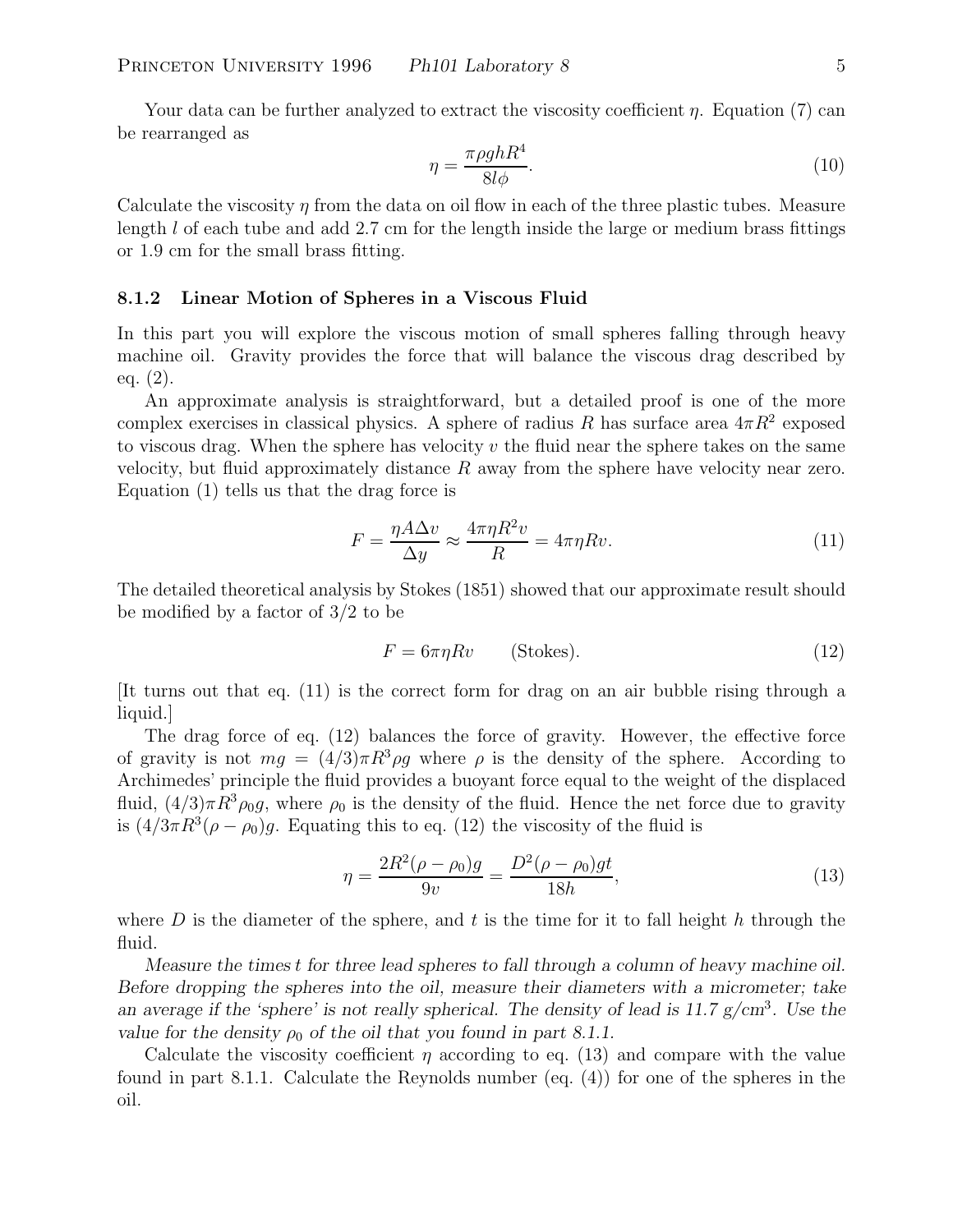# **8.2 Levitation in an Air Jet at High Reynolds Number**

An intriguing advertisement in hardware stores in summertime consists of a beach ball levitated above a room fan that blows air upwards. It is plausible that the upward drag of the air jet on the ball counteracts the downward pull of gravity. More impressive is that the ball is not blown sideways off the fan.

*[Skydiving scenes in movies are often performed by levitating the actors above giant fans.]*

Recall that Bernoulli's equation,

$$
P + \frac{1}{2}\rho v^2 + \rho gy = \text{constant},\tag{14}
$$

tells us that the pressure is low where the fluid velocity is high. Thus, in the center of the jet where the velocity is high the pressure is low. As a result there is a 'pressure-gradient' force that pushes the ball towards the center of the jet, as well as downwards towards its mouth. For stable levitation the inward pressure-gradient force must be larger than the outward high-speed drag force – even though the upward high-speed drag force overcomes both gravity and the downward pressure-gradient force. Nature kindly permits all of these conditions to be met. Try it!

In this part of the lab you will analyze the velocity of the an jet as a function of height, and measure the drag coefficient <sup>C</sup>*D* of levitating styrofoam spheres. As a simplification you can ignore the vertical pressure-gradient force, which is a good approximation when the sphere levitates more than a diameter above the mouth of the jet.



Figure 3: A U-tube manometer to measure the difference in air pressure between the its two inlets.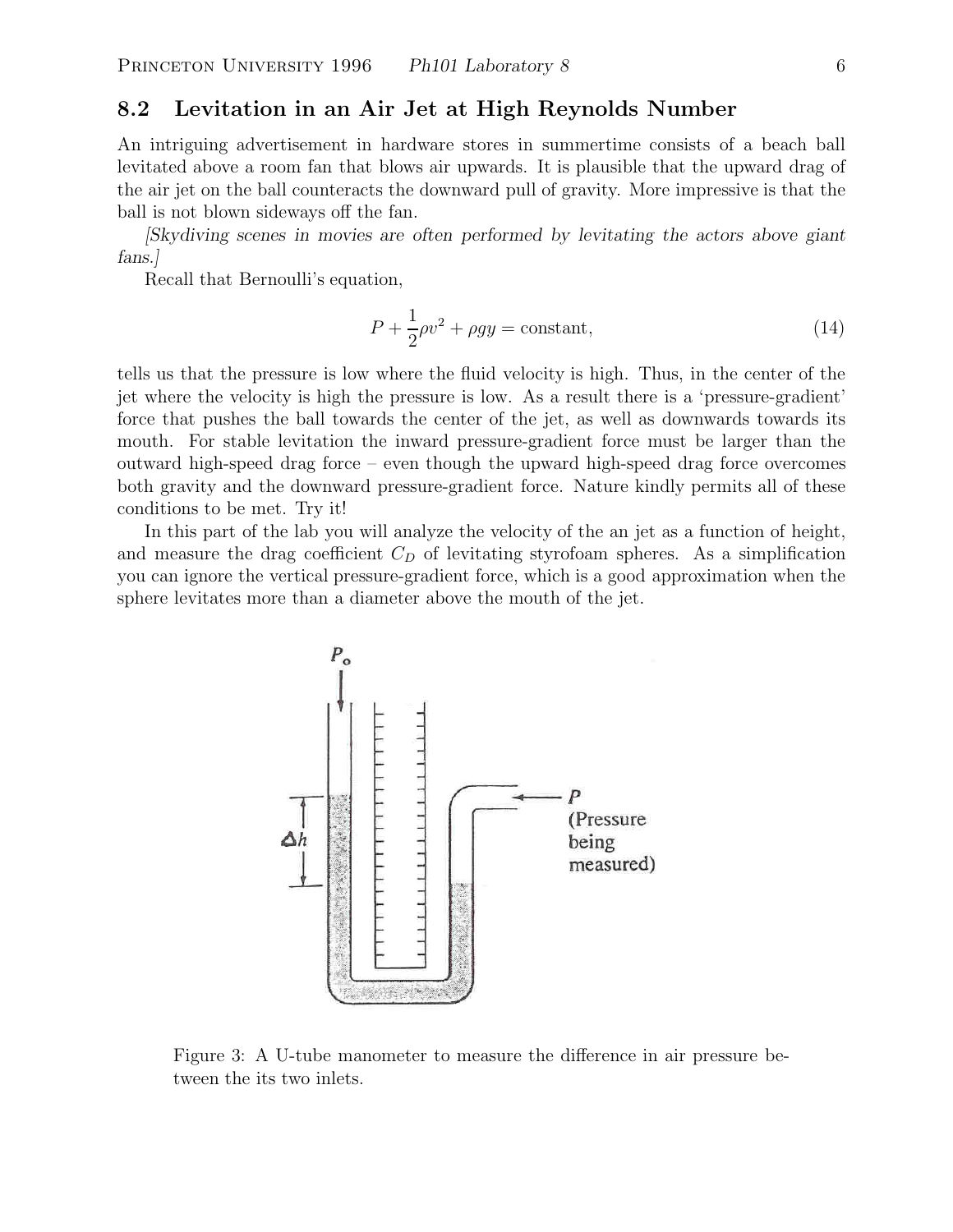*Aim an air-track blower upwards to create the jet. Levitate as many of the six styrofoam spheres as you can, and record the height of the center of the sphere above the mouth of the jet when successful. The jet must be very vertical to levitate the smaller balls. Measure the diameters* d *of the spheres and weigh the largest to deduce the density of styrofoam:*

$$
\rho_{\text{sphere}} = \frac{M_{\text{large}}}{\pi d_{\text{large}}^3 / 6}.
$$
\n(15)

*Use a water-filled U-tube manometer (Fig. 3) to measure the pressure along the jet axis over the range of heights at which you could levitate spheres. Record the difference*  $\Delta h$ *between the liquid levels in the left and right arms of the U-tube for heights* h *in 5-cm steps. Is the pressure at the center of the jet greater or lower than atmospheric pressure?*

According to Bernoulli's equation the pressure difference between the center of the jet and still air is

$$
\Delta P = \rho_{\text{water}} g \Delta h = \frac{1}{2} \rho_{\text{air}} v_{\text{jet}}^2,\tag{16}
$$

where  $v_{\text{jet}}$  is the velocity of the air jet. Hence

$$
v_{\text{jet}} = \sqrt{\frac{\rho_{\text{water}}}{\rho_{\text{air}}} 2g\Delta h}.
$$
 (17)

The density of air is  $\rho_{\text{air}} = 0.00129 \text{ g/cm}^3$  at STP.

The expected dependence of the velocity of the jet as a function of height  $h$  above its mouth can be deduced from conservation of momentum. Assuming the jet forms a cone of angle  $\theta$  the area of the jet at height h is  $A = \pi h^2 \tan^2 \theta$ . That is, more air participates in the jet at greater distances from the mouth (under the excellent approximation that the density of air is constant throughout the jet). The total volume of air in the jet that passes height h in time  $\Delta t$  is  $V = Av\Delta t$ . The momentum of this air is  $Mv = \rho_{\rm air}Vv = \rho_{\rm air}Av^2\Delta t =$  $\pi \rho_{\text{air}} h^2 \tan^2 \theta v^2 \Delta t$ . But the total momentum of the moving air must be that same at any height h since there is no (significant) external force on the jet air once it leaves the mouth. Hence we infer that

$$
v_{\rm jet} = \frac{K}{h}.\tag{18}
$$

Finally, assuming the weight of the levitating sphere is entirely balanced by the highspeed drag force, eq. (3), we have

$$
M_{\text{sphere}}g = \frac{\pi \rho_{\text{sphere}} d^3 g}{6} = \frac{C_D}{2} \rho_{\text{air}} A_{\text{sphere}} v_{\text{jet}}^2 = C_D \frac{\pi \rho_{\text{air}} d^2 v^2}{2}.
$$
 (19)

This can be rearranged to isolate the drag coefficient:

$$
C_D = \frac{\rho_{\text{sphere}}}{\rho_{\text{air}}} \frac{gd}{6v^2}.
$$
\n(20)

*The numerical data analysis can be carried out with the aid of program* StatMost*. First process the U-tube data to fit the jet velocity to the form*  $v = c_0 + c_1/h$  *as suggested by eq. (18). Create a* New Sheet Document *and enter the heights* h *in column* A *and the*